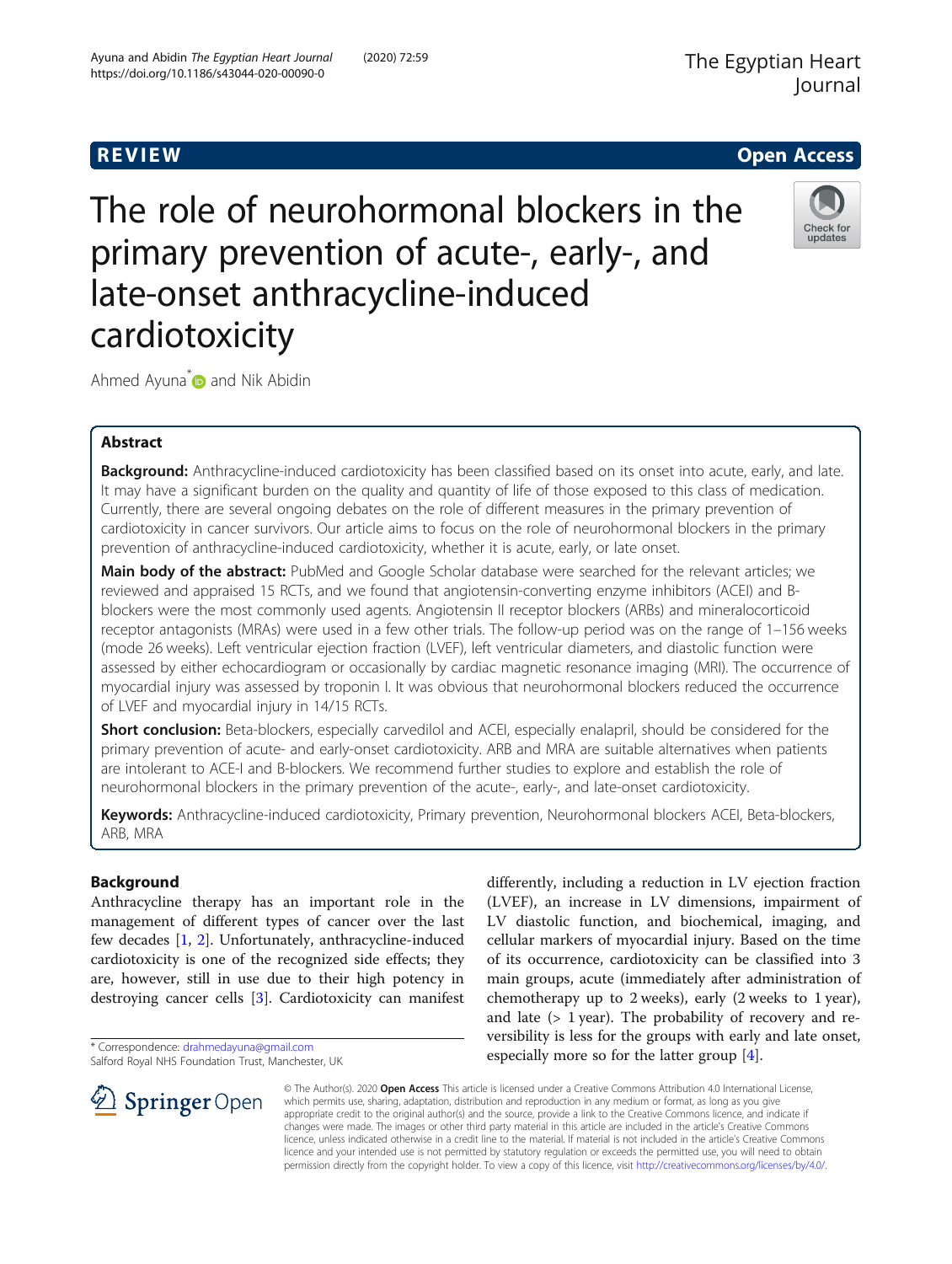The American Society of Clinical Oncology (ASCO) in 2017 recommended cardioprotective measures for patients with high cardiovascular risk before starting anthracycline therapy. It recommends the use of ACEI, Bblockers, or a combination of both in these patient groups [[5\]](#page-6-0). Similarly, ESC position paper 2016 suggested ACEI, B-blockers, and ARBs as potential cardioprotective measures [[6](#page-6-0)]. ESC and ASCO are in consensus that cardiotoxicity is considered present if LVEF decline > 10% points from baseline ( $> 50\%$ ) or global LVEF is  $< 50\%$ .

In this article, we will review the evidence for the role of neurohormonal blockers (ACEI, BB, ARB, and MRA) in the primary prevention of acute, early, and late-onset anthracycline-induced cardiotoxicity (AIC) (Table 1).

# Main text

## Methods

PubMed database and Google Scholar were searched using the following terms: Anthracycline-induced

cardiotoxicity, primary prevention of anthracyclineinduced cardiotoxicity, ACEI, ARB, and Beta-blockers. Literature research was carried out from 15 January 2020 to 01 June 2020.

# Results

# The role of ACEI

Based on experimental animal models, researchers have shown that ACEIs provide protection for cardiac function decline due to its inhibition of the reninangiotensin-aldosterone system (RAAS), which plays a crucial role in the development of anthracycline-induced cardiac toxicity [[22,](#page-6-0) [23\]](#page-6-0).

Cardinale et al. [[24\]](#page-6-0) conducted a randomized controlled, open-labelled trial; 114 cancer patients (72 females, mean age  $45 \pm 12$  years) were enrolled (78% previous chemotherapy, 5% hypertensive, 2% diabetic, and 4% hypercholesterolemia). All the participants had raised troponin I (TnI) enzyme levels after receiving

Table 1 The evidence for the role of neurohormonal blockers (ACEI, BB, ARB, and MRA) in the primary prevention of acute, early, and late-onset anthracycline-induced cardiotoxicity (AIC)

| <b>RCTs</b>                                             | Sample<br>size | Follow-up period                                                          | Neurohormonal<br>blocker   | Parameters assessed                                                   | Outcomes in reducing<br>cardiotoxicity                                                 |
|---------------------------------------------------------|----------------|---------------------------------------------------------------------------|----------------------------|-----------------------------------------------------------------------|----------------------------------------------------------------------------------------|
| Cardinale et al. [7]                                    | 114            | 12 months                                                                 | Enalapril                  | LVEF, LVEDD, LVESD, troponin I                                        | Benefit                                                                                |
| <b>OVERCOME</b> trial (Bosch<br>et al. [8])             | 90             | 6 months                                                                  | Enalapril,<br>carvedilol   | LVEF. LV diastolic function                                           | Benefit                                                                                |
| MANTICORE 101-<br>BREAST study (Pituskin<br>et al. [9]) | 99             | $350 \pm 18$ days                                                         | Perindopril,<br>bisoprolol | LVEF, LVEDVI                                                          | Benefit for LVEF but not<br>benefit for LVEDVI (both<br>interventions)                 |
| Gupta et al. [10]                                       | 84             | 6 months                                                                  | Enalapril                  | LVEF, troponin, NTproBNP,<br>creatine kinase (CK)                     | Benefit                                                                                |
| Guglin et al. [11]                                      | 468            | 2 years                                                                   | Carvedilol.<br>lisinopril  | LVEF                                                                  | Benefit                                                                                |
| Georgakopoulos et al.<br>[12]                           | 147            | $1-3$ years                                                               | Metoprolol,<br>enalapril   | LVEF                                                                  | No benefit                                                                             |
| Maryam et al. [13]                                      | 91             | 30 days                                                                   | Carvedilol                 | LVEF, diastolic function,<br>troponin I                               | Benefit                                                                                |
| Tashakori Beheshti et al. 70<br>[14]                    |                | 1 week                                                                    | Carvedilol                 | LVEF, strain, strain rate                                             | Benefit                                                                                |
| Kalay et al. [15]                                       | 25             | 6 months                                                                  | Carvedilol                 | LVEF, diastolic dysfunction                                           | Benefit                                                                                |
| Abuosa et al. [16]                                      | 154            | 6 months                                                                  | Carvedilol                 | LVEF, diastolic dysfunction                                           | Benefit                                                                                |
| CECCY trial (Avila et al.<br>[17]                       | 200            | 6 months                                                                  | Carvedilol                 | LVEF, troponin I, BNP                                                 | Possible benefit                                                                       |
| Kaya et al. [18]                                        | 45             | 6 months                                                                  | Nebivolol                  | LVEF, LVEDD, LVESD, NTproBNP                                          | Benefit                                                                                |
| PRADA trial Gulati et al.<br>[19]                       | 130            | 10-61 weeks                                                               | Candesartan,<br>metoprolol | LVEF, troponin I, BNP                                                 | Benefit Candesartan.<br>Benefit candesartan +<br>metoprolol.<br>No benefit metoprolol. |
| Cadeddu et al. [20]                                     | 49             | One week after each chemo<br>cycle                                        | Telmisartan                | LVEF, strain, and strain rate.<br>IL-6, reactive oxygen species.      | Benefit                                                                                |
| Akpek et al. [21]                                       | 83             | 24.0 $\pm$ 3.9 weeks for<br>intervention and $24.3 \pm 2.9$<br>on placebo | Spironolactone             | LVEF, LVEDD, LVESD, LV<br>diastolic function, troponin I,<br>NTproBNP | Benefit                                                                                |

It demonstrates sample size, follow-up period, type of neurohormonal blockers, parameter assessed, and the outcomes from 15 randomized controlled trials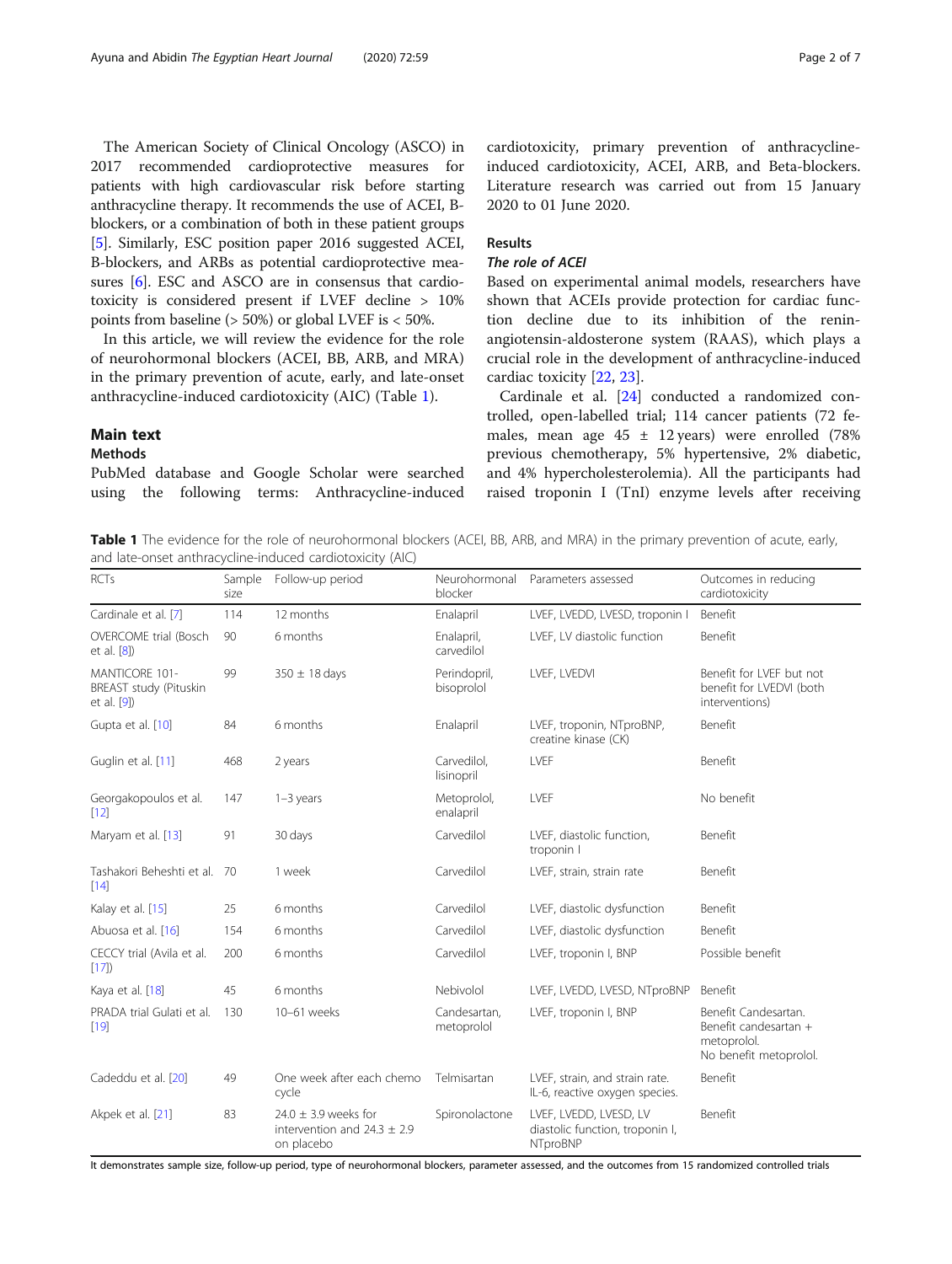anthracyclines. This group of individuals was thought to have a poor prognosis, especially if associated with low LVEF [\[7](#page-6-0), [25](#page-6-0)]. Participants were randomized to receive either enalapril (5–20 mg per day) or no treatment over 12 months. LVEF was reassessed by transthoracic echocardiogram at baseline and the end of 12 follow-ups [[24\]](#page-6-0). The primary endpoint of the study was the presence of cardiac dysfunction in the form of absolute reduction of LVEF by > 10% compared with baseline. Forty-three percent of the control group reached the primary endpoint, but none of the enalapril group did ( $p <$ 0.001). Additionally, there was an increase in LVEDV and LVESV in the control group only. Thirty-one cardiac events happened during the 12 months of followup. Only one event in the enalapril group occurred in the form of arrhythmia requiring treatment. Cardiac death (*n* = 2, *p* = 0.49), acute pulmonary oedema (*n* = 4,  $p = 0.07$ ), HF ( $n = 14$ ,  $p < 0.001$ ), and arrhythmia requiring treatment ( $n = 10$ ,  $p = 0.01$ ) were seen in the control group [[24\]](#page-6-0). The results were favourable in the use of ACEIs for primary prevention in acute and early cardiac dysfunction in the presence of anthracycline-induced myocardial injury.

In 2018, Gupta and colleagues [\[10](#page-6-0)] studied 84 patients with leukaemia and lymphoma (41 and 43 patients, respectively). In contrast to the earlier study, this was a randomized, double-blind, controlled trial. All the patients received doxorubicin/daunorubicin at a cumulative dose of  $\geq 200 \text{ mg/m}^2$ . Those patients were equally randomized to receive either enalapril  $(n = 44)$  or placebo ( $n = 40$ ) for 6 months. The primary endpoint was a decline of LVEF  $\geq$  20% from baseline ( $>$  50% global LVEF). Troponin I, creatine kinase, and NTproBNP biomarkers were performed at baseline and 6 months later [[10\]](#page-6-0). LVEF reduction was more or less the same in both groups (62.25 ± 5.49) versus ACEI (56.15 ± 4.79) ( $p$  < 0.001). However, a decrease of  $\geq$  20% of LVEF was seen in 3 patients in the placebo arm, but none in the ACE-I arm. Interestingly, NTproBNP levels were significantly raised in the placebo group after 6 months (49.60  $\pm$ 35.97) compared with the intervention group (98.60  $\pm$ 54.24) ( $p < 0.001$ ), and cTnI (0.01  $\pm$  0.00) in placebo vs  $(0.011 \pm 0.003)$  in the intervention group ( $p = 0.0035$ ), but not CK  $(1.08 \pm 0.18)$  in the former vs  $(1.21 \pm 0.44)$ in the latter ( $p = 0.079$ ). Furthermore, none developed heart failure or arrhythmia [\[10](#page-6-0)]. Despite the small sample size, the results of this study were consistent with other trials which showed the beneficial role of ACEI in reducing the risk of acute and early cardiotoxicity.

#### The role of the combination of ACEI and beta-blocker

OVERCOME trial by Bosch et al. [[8](#page-6-0)] evaluated the combination of enalapril and carvedilol vs placebo in the primary prevention of cardiotoxicity (1:1),  $N = 90$  (mean age for participants was  $50 \pm 13$  years) of patients with haematological malignancies receiving anthracycline therapies. All the patients included had preserved LVEF  $(\geq 50\%)$  at baseline (57% males, 16% hypertensive, 11% hypercholesterolemia, 3% diabetes mellitus, and 19% smokers). At least 24 h before the first cycle of chemotherapy, enalapril and carvedilol were started simultaneously. The maximum dose of enalapril was 5 mg BD or 10 mg BD, and for carvedilol, it was 25 mg BD. Doses were adjusted according to blood pressure response. Patients were monitored for any signs of heart failure, bradyarrhythmia, hypotension, and significant deterioration in kidney function (creatinine raise > 25% of baseline reading) [\[8](#page-6-0)]. The primary endpoint was a change in LVEF > 10% from baseline. LVEF was checked for all patients after 6 months by echocardiography as well as cardiac MRI. Patients on enalapril and carvedilol demonstrate a non-significant trend of a lower incidence of LVEF reduction (> 10% decrease of LVEF from baseline 9.5% for intervention arm vs 19% for the placebo, p  $= 0.22$ ) [\[8\]](#page-6-0). Almost all of the participants tolerated the medications very well. In summary, the combination of carvedilol and enalapril may reduce the incidence of LV systolic dysfunction in acute and early AIC.

## ACEI vs beta-blockers

MANTICORE 101-BREAST study by Pituskin et al. [\[9](#page-6-0)] is a double-blind, randomized controlled trial, and 99 participants (mean age  $52 \pm 10$ ) were randomized to perindopril, bisoprolol, or matching placebo (1:1:1). The primary endpoint was the decline in LVEF > 10% from baseline and < 50%. All participants received trastuzumab as an adjunctive therapy; however, one-quarter of them received anthracycline.

Cardiac MRI was used to assess LVEF. Patients were observed for 350 ± 18 days. Perindopril 2 mg, bisoprolol 2.5 mg daily, or one dose of level 1 placebo was given to the patients. Medications were up-titrated to 8 mg perindopril, 10 mg bisoprolol, or level 3 placebo tablets within 3 weeks. The maximum dose was generally welltolerated in the perindopril, bisoprolol, and placebo arms, 75%, 65%, and 90%, respectively [\[9](#page-6-0)]. Patients who received placebo were a threefold higher risk of developing LVEF decline (*n* = 1 perindopril, *n* = 1 bisoprolol, *n*  $= 6$  placebo;  $p = 0.03$ ). Interestingly, perindopril or bisoprolol did not reduce or minimize LV remodelling for those patients who had received trastuzumab only or trastuzumab and anthracycline therapy.

A more recent trial included 468 women with nonmetastatic breast cancer (age  $51 \pm 10.7$  years) [[11\]](#page-6-0). It was a randomized, multicentre, double-blind, and placebocontrolled trial. The primary endpoint was > 10% decline of LVEF and LVEF < 50% as well as treatment interruptions of trastuzumab (treated for 12 months) due to the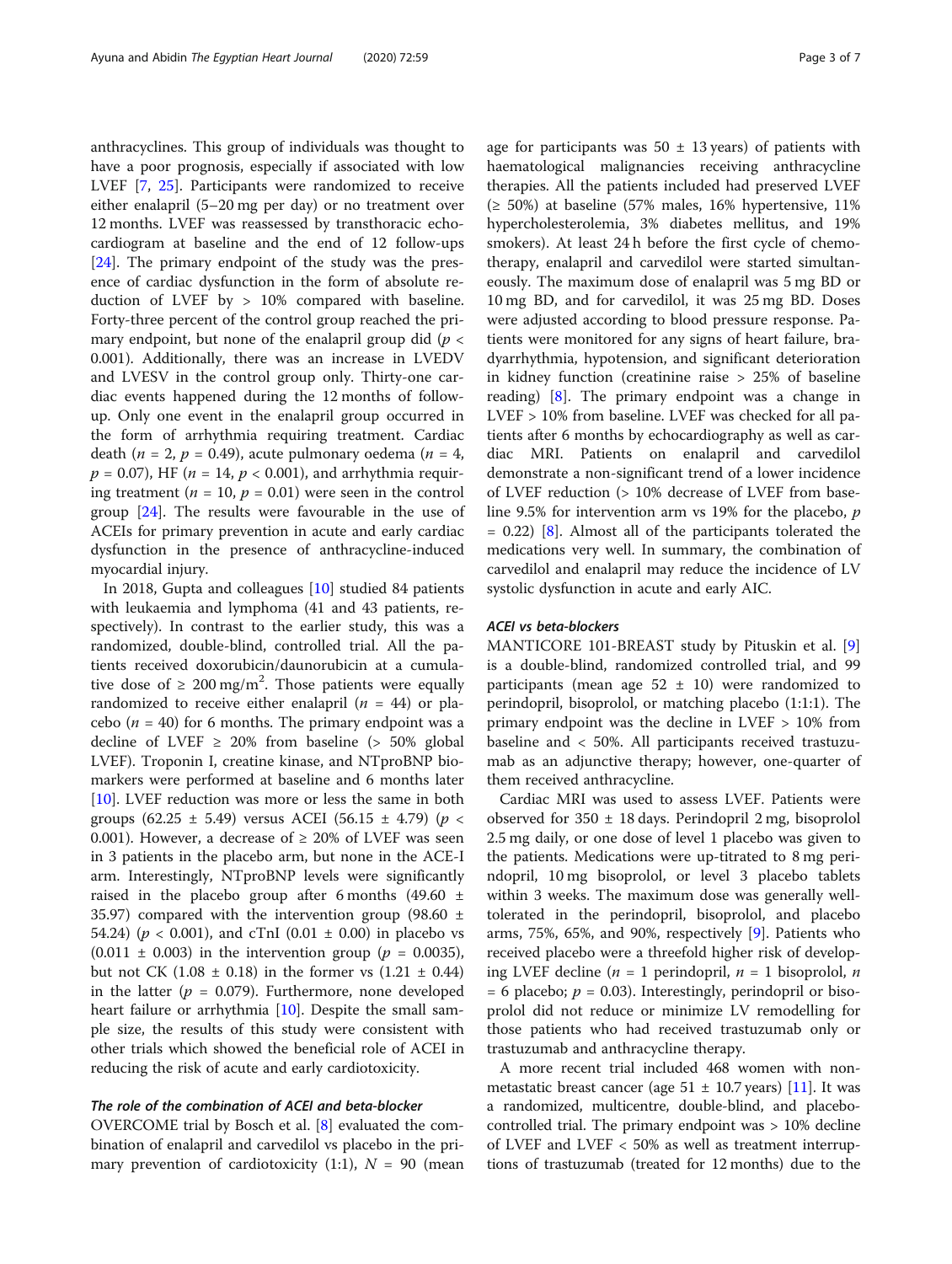development of cardiotoxicity. The follow-up period was for 2 years. Patients were stratified by anthracycline use and then randomized to take lisinopril, carvedilol, or placebo. Cardiotoxicity events were higher in the placebo group (47%) compared with 37% and 31% in lisinopril and carvedilol groups, respectively. Additionally, cardiotoxicityfree survival was longer on both carvedilol (HR 0.49; 95% CI 0.27–0.89;  $p = 0.009$ ) and lisinopril (HR 0.53; 95% CI 0.30–0.94;  $p = 0.015$ ) than on placebo. Patients on active therapy with either ACEI or B-blockers, on both the anthracycline arm and whole cohort, had experienced less interruption in their trastuzumab therapy secondary to cardiotoxicity [\[11](#page-6-0)]. This trial approved potential benefits for ACEI and B-blocker on acute, early, and possibly late cardiotoxicity.

Georgakopoulos et al. [\[12](#page-6-0)] enrolled 147 patients with lymphoma who were receiving anthracycline chemotherapy. Patients were randomized for three main groups: metoprolol, enalapril, and placebo. Baseline LVEF was 67.7% for the metoprolol group, 65.2% for the enalapril group, and 67.6% for the control group. After 1–3 years of follow-up, the authors reported that HF was less frequent under concomitant treatment than those without treatment (*n* = 1 metoprolol, *n* = 2 enalapril, *n* = 3 placebo;  $X^2 = 1.178$ ;  $p = 0.555$ ) [[12\]](#page-6-0). The reasons could be lower cumulative anthracycline dose in this trial, study design, and different types of malignancy.

#### The role of beta-blockers

Maryam et al. [[13\]](#page-6-0) conducted a single-blind, placebocontrolled study, which enrolled 91 females with breast cancer who were to receive anthracycline chemotherapy. Patients were randomly assigned to carvedilol  $(n = 46)$ and placebo ( $n = 45$ ). Echocardiogram was performed before and 6 months after the chemotherapy. Both LVEF and diastolic function were assessed. TnI was checked before and 30 days after the initiation of chemotherapy. LVEF was significantly reduced in the placebo group compared with the carvedilol group ( $p < 0.001$ ). Moreover, TnI was significantly higher in the control group compared with the intervention arm ( $p = 0.036$ ) [[13\]](#page-6-0).

Another double-blind, randomized controlled study in 2016 enrolled 70 patients with breast cancers who were candidates to receive doxorubicin. Thirty patients were randomized for carvedilol (6.25 mg daily) vs placebo. Interestingly, patients were evaluated 1 week before chemotherapy and 1 week after chemotherapy for LVEF, strain, and strain rate via echocardiogram. There was a significant reduction in all targeted parameters in the placebo group compared with the intervention group  $(p)$ < 0.001) [\[14](#page-6-0)]. Although the results from this trial were very encouraging, the follow-up was very short and not even enough to monitor for the development of early cardiac toxicity. So this study suggested that carvedilol

might be useful in providing primary prevention of acute cardiac toxicity even at a low dose.

One of the earliest trials on carvedilol was a smaller study from 2006 with a sample size of 25 participants. Patients were randomly assigned to either carvedilol or placebo group. Those on the carvedilol arm received 12.5 mg once daily for 6 months. All patients received anthracycline chemotherapy. The mean LVEF in the carvedilol group was almost unchanged at baseline and after the chemotherapy (70.5 vs 69.7 respectively,  $p =$ 0.3) [[15](#page-6-0)]. In comparison with the control group, there was a significant reduction in the mean EF, i.e.  $> 10\%$ decline from baseline (68.9 vs 52.3;  $p < 0.001$ ). A significant reduction in LV systolic and diastolic diameter and diastolic function was noted on the control group compared with the intervention group. An obvious limitation of this study is the small sample size.

Another interesting trial investigated the role of bblockers in preventing AIC [[16](#page-6-0)]. It was a prospective, randomized, double-blind, controlled study involving 154 patients treated with doxorubicin. Participants were randomized to either carvedilol 6.25 mg/day, 12.5 mg/ day,  $25 \text{ mg/day}$ , or placebo  $(1:1:1:1)$ . By the end of 6 months of follow-up, only one patient of the 116 who received carvedilol developed an LVEF decline of > 10% from baseline compared with three from the placebo group. Compared with baseline echocardiogram, there were no significant changes among the 3 different groups of carvedilol (placebo: baseline EF 62.0  $\pm$  4.6, 6 months 58.2  $\pm$  6.6,  $p = 0.002$ ; 6.25 mg: baseline 61.4  $\pm$ 3.9, 6 months 60.0  $\pm$  2.9,  $p = 0.059$ ; 12.5 mg: baseline 60.0  $\pm$  4.1, 6 months 58.2  $\pm$  6.6,  $p = 0.100$ ; 25 mg: baseline 60.4  $\pm$  4.2, 6 months 59.2  $\pm$  2.8,  $p = 0.07$ ) [[16\]](#page-6-0). Carvedilol may have had a preventative effect on LVEF as more patients developed LV systolic dysfunction on the placebo arm. However, there were no significant changes in diastolic function, clinical overt heart failure, or death between the two arms of the study.

CECCY trial was a prospective, double-blind, random-ized (1:1), placebo-controlled trial [[17\]](#page-6-0),  $N = 200$  (mean age 50.80  $\pm$  10.10,  $p = 0.14$ ) with breast cancer. All of them were planned to receive doxorubicin with a total cumulative dose of  $240$  mg/m<sup>2</sup>. All of them had an LVEF > 50% before enrolment, and the primary endpoint was to prevent  $\geq 10\%$  reduction of LVEF at 6 months. The secondary outcome was to assess the effect of carvedilol on TnI, BNP, and LV diastolic function. Medications were initiated on the first day of chemotherapy, then uptitrated at 3-week intervals to a maximum dose of 25 mg BD of carvedilol. All the patients had their echocardiogram, TnI, and BNP checked at baseline and a median of 19 days after each cycle of chemotherapy. The primary endpoint was similar in each group, so carvedilol did not result in significant changes in LV function in 6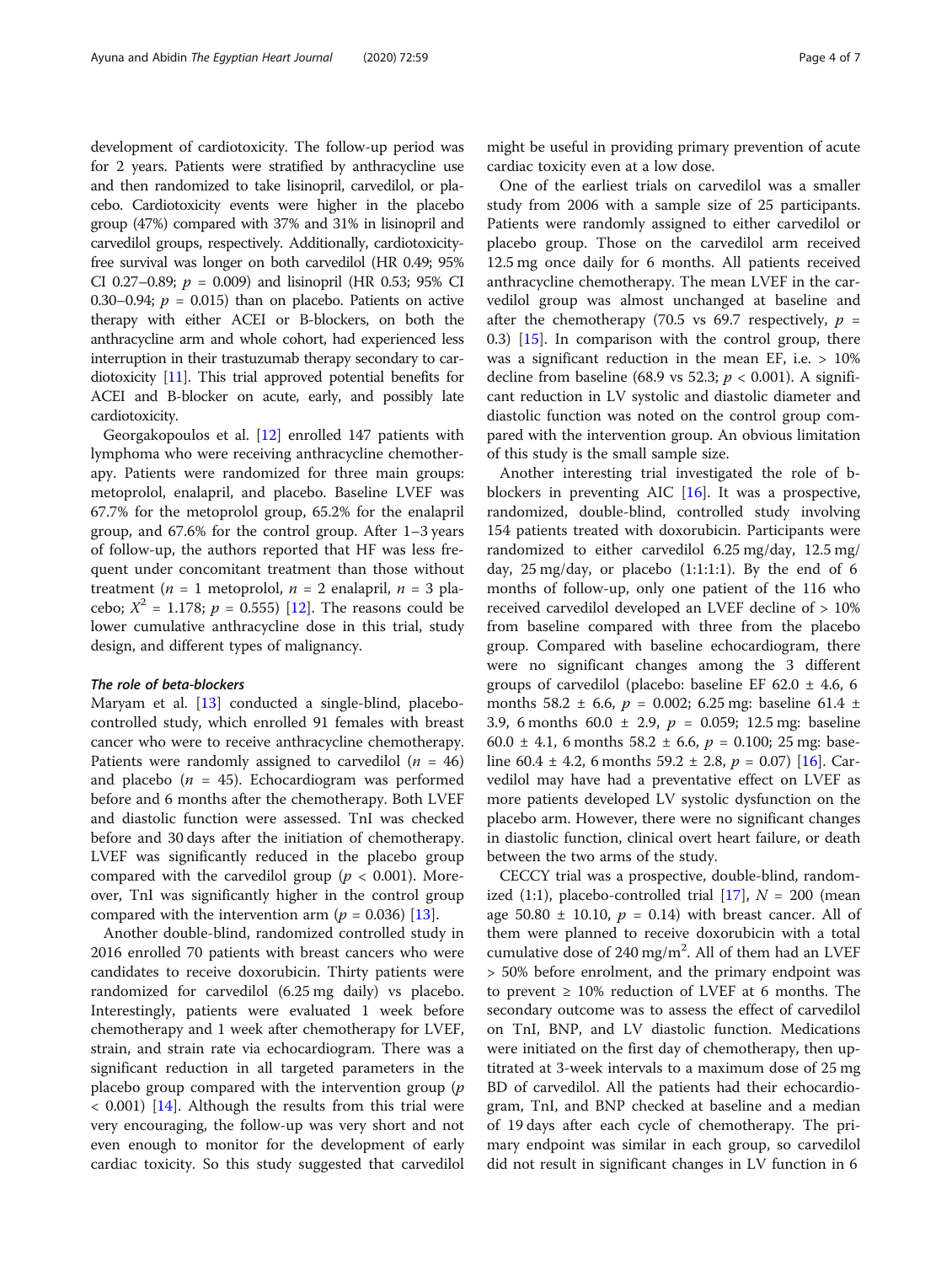months [[17\]](#page-6-0). Nevertheless, TnI significantly raised in the placebo group compared with carvedilol, suggesting that the latter has a protective effect from myocardial injury.

One randomized controlled trial looked at the role of cardioselective B-blocker (nebivolol) in the primary prevention of AIC [[18\]](#page-6-0). It was a prospective, double-blind study with 45 patients who were randomly assigned to receive nebivolol 5 mg daily ( $n = 27$ ) or placebo ( $n = 18$ ). Both echocardiogram and NTproBNP level were checked for all participants at baseline and 6 months of chemotherapy. By the end of 6 months, LVEF, LVEDD, and LVESD were all preserved and unchanged in the nebivolol group (LVESD 30.4  $\pm$  3.5 to 31.0  $\pm$  3.6 mm, p  $= 0.20$ ; LVEDD 47.0  $\pm$  4.4 to 47.1  $\pm$  4.0 mm,  $p = 0.93$ ), whereas in the placebo group, LVEF declined (57.5  $\pm$ 5.6% vs 63.8  $\pm$  3.9%,  $p = 0.01$ ) and both LVESD and LVEDD increased in the placebo group (LVESD 29.7  $\pm$ 3.4 to 33.4 ± 4.5 mm; LVEDD 47.2 ± 3.8 to 52.0 ± 4.6 mm,  $p = 0.01$  for both). NTproBNP increased in the placebo group (144  $\pm$  66 to 204  $\pm$  73 pmol/l,  $p = 0.01$ ) but remained static in the nebivolol group ( $147 \pm 57$  to  $152$  $\pm$  69 pmol/l,  $p = 0.77$  [[18](#page-6-0)]. Thus, nebivolol has a protective role against acute and potentially early cardiotoxicity in cancer survivors who received anthracyclines.

## ARB vs beta-blockers

In the PRADA trial, 130 patients who were recruited with early breast cancer (mean age  $50 \pm 10.2$  years) were sched-uled to receive epirubicin [\[19,](#page-6-0) [26\]](#page-6-0). It was a  $2 \times 2$  factorial, single-centre, randomized, placebo-controlled, double-blind trial. The primary endpoint was to assess for any change in LVEF from baseline by cardiac MR. A 5% change was considered clinically important and significant. Participants were randomly assigned to one of the following interventions (1:1:1:1): candesartan cilexetil 32 mg/day and metoprolol succinate 100 mg/day ( $n = 32$ ), candesartan cilexetil 32 mg/day and placebo once per day ( $n = 33$ ), metoprolol succinate 100 mg/day and placebo once per day ( $n = 32$ ), and placebo once per day and placebo once per day  $(n =$ 33). Interventions were initiated before the chemotherapy, and dose up-titration was considered every 3 days. The starting dose for candesartan was 8 mg and a maximum of 32 mg per day; for metoprolol, it was 50 mg and a maximum of 100 mg per day. Both TnI and BNP were measured at baseline and after chemotherapy.

After 10–61 weeks of follow-up, changes in LVEF in different groups compared with placebo-placebo arm [− 2.8 (95% CI − 4.3, − 1.3)] showed that reduction in LVEF was significantly less in the candesartan-placebo arm compared with the placebo-placebo arm [− 0.9 (95% CI – 2.3, 0.4);  $p = 0.025$ . There was a less significant reduction in the candesartan-metoprolol arm than in the placebo-placebo arm [– 0.6 (95% CI – 2.1, 0.8);  $p = 0.075$ ]. Moreover, there was no significant difference noted between the metoprolol-placebo arm and placebo-placebo arm  $[- 2.5 (95\% \text{ CI} - 3.9, -1.1); p = 0.71]$  [\[19,](#page-6-0) [26\]](#page-6-0). Interestingly, BNP increased in metoprolol arms but not in the candesartan arms in the absence of development of symptomatic LV dysfunction; this is likely due to its relatively high intra- and inter-individual variability [\[27\]](#page-6-0). These findings suggest that attenuation of myocardial injury may not be reflected on the changes in LV systolic function.

## The role of ARB

The role of telmisartan was assessed in an RCT of 49 participants [[20\]](#page-6-0). One week before the chemotherapy, 25 were randomized to receive 40 mg/day of telmisartan and 24 received placebo. Echocardiogram, as well as serum samples, including reactive oxygen species and IL-6, was checked before and 7 days after every new dose of epirubicin (100 mg/m<sup>2</sup>). LV strain and strain rate were assess using standard echo techniques [[20\]](#page-6-0). Interestingly, impairment in the strain rate reached its peak with a cumulative dose of 200 mg/m<sup>2</sup> without any differences between the two arms of the study, the intervention and placebo  $(1.41 \pm 0.31 \text{ vs } 1.59 \pm 0.36 \text{/s})$ . With increasing cumulative dose, strain rate normalized only on the intervention arm at the dose of  $300 \text{ mg/m}^2$  and 400 mg/m<sup>2</sup> (1.69  $\pm$  0.0.42 vs 1.34  $\pm$  0.18/s; *p* < 0.001 and  $1.74 \pm 0.27$  vs  $1.38 \pm 0.24$ /s,  $p < 0.001$ ) respectively. A significant increase in reactive oxygen species and IL-6 was observed in the placebo arm without any significant change on the telmisartan arm [[20](#page-6-0)]. These findings indicate that ARB has an effective role in antagonizing the inflammatory effects of chemotherapy as well as its potential effect on reversing early myocardial impairment.

#### The role of MRA

Akpek and colleagues enrolled 83 female patients with breast cancer and underwent anthracycline therapy [[21](#page-6-0)]. It was a prospective, randomized, double-blind, and placebo-controlled study. Participants were randomized to spironolactone 25 mg OD ( $n = 43$ , mean age 50  $\pm$  11 years) and placebo group ( $n = 40$ , mean age  $51 \pm 10$  years). A fixed-dose of spironolactone was given, and medications were started 1 week before starting chemotherapy. The total period of spironolactone treatment was  $24.0 \pm 2.9$ weeks and 24.3  $\pm$  2.9 on the placebo arm ( $p = 0.642$ ). 2D echocardiogram was performed at baseline and repeated 3 weeks after the last chemotherapy cycle to assess LVEF, LVEDD, LVESD, and LV diastolic function. Additionally, TnI and NTproBNP were checked in both groups. There was a significant decline in LVEF in the control group compared with the spironolactone group (67.7  $\pm$  6.3 to 53.6  $\pm$  6.8;  $p < 0.001$  vs 67.7  $\pm$  6.1 to 65.7  $\pm$  7.4;  $p = 0.094$ ). Besides, participants on the spironolactone arm had preserved LV diastolic parameters ( $p = 0.096$ ), whereas significantly deteriorated in the control group ( $p < 0.001$ ).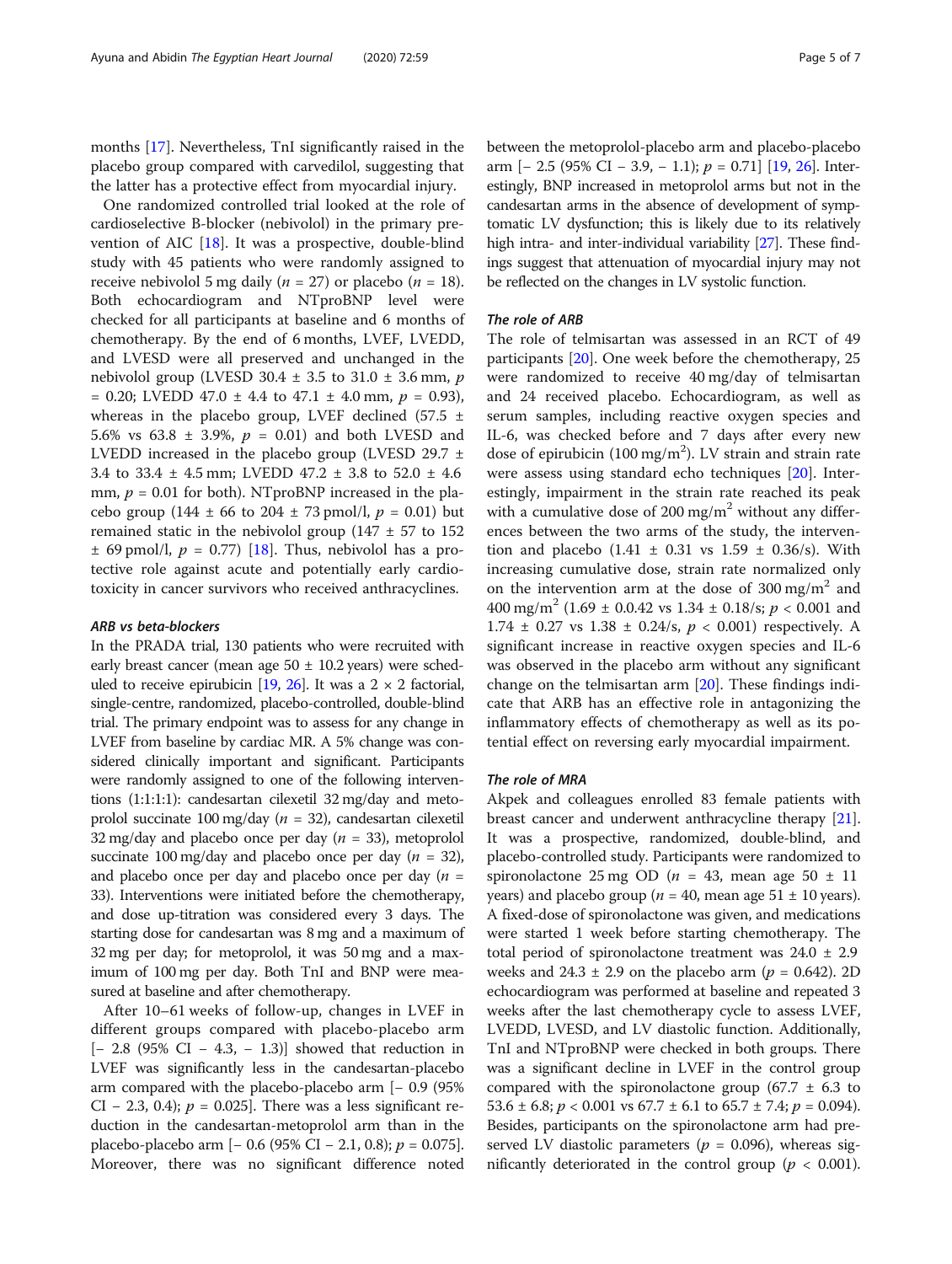The TnI level was significantly higher in the control group compared with the intervention group ( $p = 0.006$ ). Serum NTproBNP level increased in both groups without significant differences between the two groups [71 (48–125 pg/ ml) to 85 (51–100 pg/ml);  $p = 0.549$  vs 70 (56–72 pg/ml) to 100 (89–138 pg/ml);  $p = 0.089$  [\[21\]](#page-6-0). In summary, spironolactone is an effective medication in the primary prevention of acute- and early-onset AIC. It provided potential protection for LV systolic and diastolic function as well as myocardial injury.

## Discussion

The data from our research suggested that neurohormonal blockers reduced the reduction in the LVEF and myocardial injury in 14/15 RCTs. The primary endpoint was set almost similar in all the studied RCTs; however, there were slight differences in the target decline in LVEF, almost all of the trials, the target was  $\geq 10\%$  unit decline from baseline LVEF and the baseline LVEF should be > 50% apart from two trials: MANTICORE 101-BREAST and Gupta et al. (2018) which was > 5% and > 20% decline from baseline, respectively. Total participants  $(N)$  from all RCTs were 1849; they had either haematological or non-haematological malignancies. All of the participants received anthracyclines, apart from a small number of patients ( $n = 74$ ) who received trastuzumab only in the MANTICORE 101-BREAST study. The rest of the participants from this study  $(n = 25)$  received both anthracycline and trastuzumab, and the results were similar in each group and parallel to the other trials suggesting a benefit from both b-blockers and ACEI.

The sample size was generally small in all the trials. Besides, most of the RCTs carefully selected their participants with minimal cardiovascular risk and comorbidities, and they were at their middle age. Despite that, the neurohormonal blockers' safety and efficacy were shown suggesting that they might be even more effective in those who have underlying comorbidities like hypertension, coronary artery disease, diabetes mellitus, and chronic kidney disease.

Most of the patients involved in these studies were of middle age rather than elderly patients who are more liable to develop cancer. This can be considered as a limitation for these trials.

Almost all the participants tolerated well these medications, with no issues of poor adherence. Interestingly, the use of different doses of carvedilol was safe and effective in reducing cardiotoxicity. Furthermore, a combination of two drugs like carvedilol and enalapril was observed to be an effective measure to minimize cardiotoxicity.

The imaging modality used in almost all the RCTs was the 2D echocardiogram. Cardiac MRI is more sensitive and accurate in the assessment of LV function. However, due to its availability and cost-effectiveness, the authors'

opinion is to use echocardiogram as the first-line imaging modality. In those with poor echocardiographic window, a contrast echocardiogram can be used to enhance LV endocardial borders and accurate measurements of LVEF using Simpson's biplane method. If still difficult, cardiac MRI could be considered if available, no contraindications like claustrophobia, or significant renal impairment due to risk of gadolinium-induced nephrotoxicity. The role of the neurohormonal blockers in preventing LV diastolic function is still controversial, especially the B-blocker, and further research with a large sample size is recommended.

Furthermore, all the trials focused on preventing acute and early cardiotoxicity. Follow-up for all RCTs was 1– 156 weeks (mode 26 weeks). Evidence is less available about the prevention of late-onset cardiotoxicity, i.e. > 1 year after chemotherapy.

## Conclusions

There are now several small trials with positive outcomes on the use of neurohormonal blockers in primary prevention of anthracycline-induced cardiotoxicity. Based on the currently available evidence, it is prudent to consider those patients, especially with high-risk CV factors for B-blockers, ACEI, or a combination of both. If intolerant to these medications, other options such as ARB and MRA could be considered. These measures may potentially reduce the risk of acute and early onset cardiotoxicity. Further research is required to study the effects of the medications in patients with anthracyclineinduced acute-, early-, and late-onset cardiotoxicity.

#### Abbreviations

2D: Two dimensional; ACEI: Angiotensin-converting enzyme inhibitor; AIC: Anthracycline-induced cardiotoxicity; ARB: Angiotensin receptor blocker; ASCO: American Society of Clinical Oncology; B-blocker: Beta-blocker; BD: Twice a day; BNP: Brain-type natriuretic peptide; CK: Creatine kinase; Cardiac MRI: Cardiac magnetic resonance imaging; ESC: European Society of Cardiology; HF: Heart failure; IL-6: Interleukin-6; LV: Left ventricle; LVEDD: Left ventricular end-diastolic diameter; LVEDV: Left ventricular end-diastolic volume; LVEF: Left ventricular ejection fraction; LVESD: Left ventricular endsystolic diameter; LVESV: Left ventricular end-systolic volume; MRA: Mineralocorticoid receptor antagonist; RAAS: Renin-angiotensinaldosterone system; RCT: Randomized controlled trial; Tnl: Troponin I

#### Acknowledgements

Not applicable

#### Authors' contributions

All authors have read and approved the manuscript. AA—conception and design, drafting the chapter, literature research, and drawing conclusions; NA—conception and design and revising the chapter critically for important intellectual content.

#### Funding

This work was not supported by any fund.

#### Availability of data and materials

Not applicable